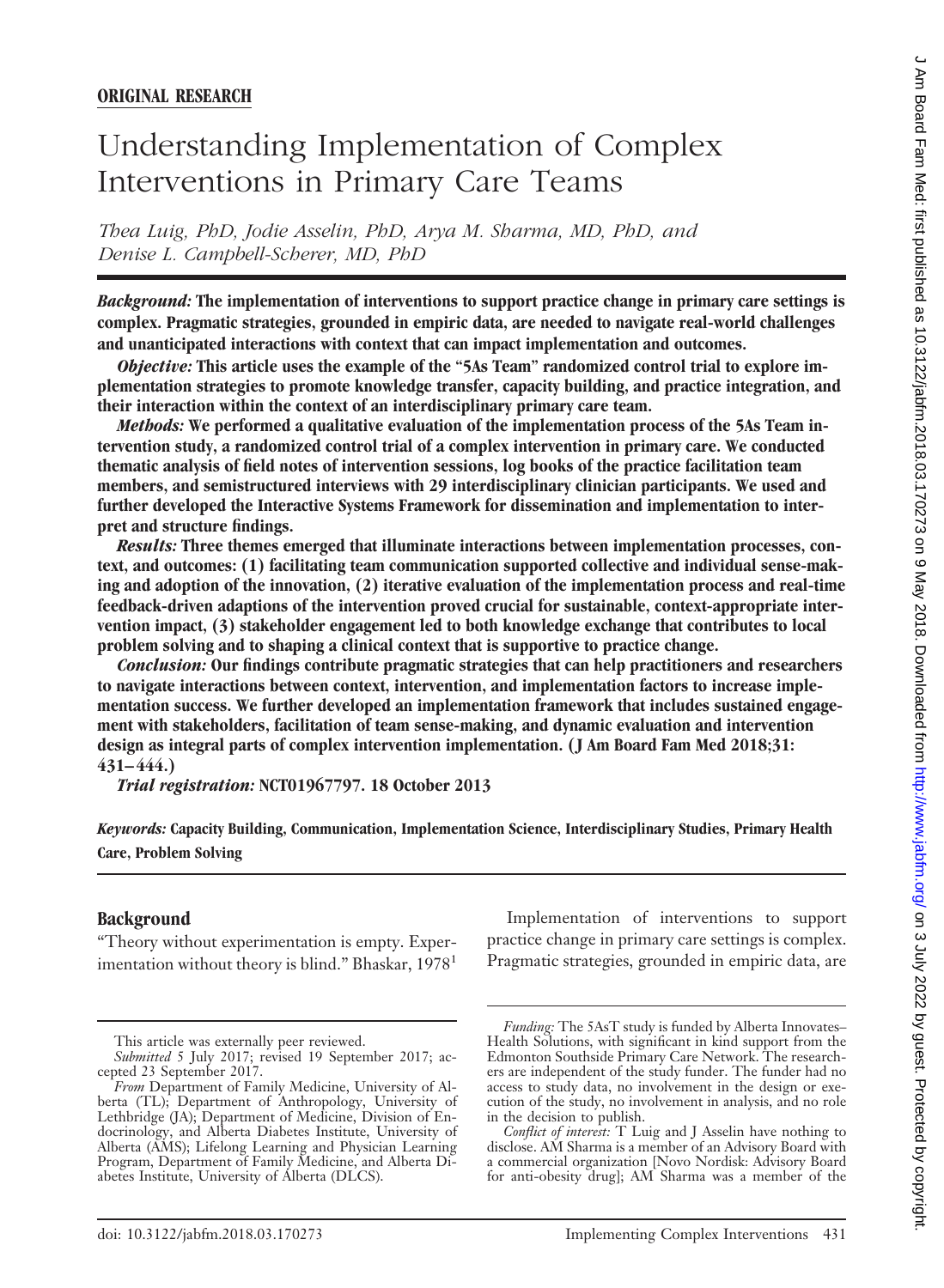needed to navigate real-world challenges that can impact implementation processes and outcomes. "Complex" refers to interventions with interacting components requiring behaviors by individuals receiving or delivering the intervention, and with variable outcomes in different contexts.<sup>2–4</sup> Examples include educational and behavioral interventions and processes of care.

Efforts to implement complex interventions interact with individual, collective, organizational, politico-economic, and societal factors that impact the degree to which practice is actually changed.<sup>5–8</sup> Interventions can "fail" for 3 reasons: first, the idea may not work in practice in the context in which it was being tested; second, if the process of implementation was not meeting the needs of stakeholders; and third, if there is contextual instability such as a change in a key staff member, funding, or an unforeseen variable that impacts implementation. Navigation of implementation challenges during a trial may result in new insights that mandate a shift in approach while the intervention is ongoing. Such learning processes are invaluable yet rarely described in the literature. $4$  There is a call to pay detailed attention to what actually happens during implementation in the real-world context in which it is unfolding. $4,9-12$ 

Theoretic guidance is important in designing and evaluating implementation of interventions to improve health care delivery.5–7,13–15 There are a number of theories and frameworks for the organization and evaluation of implementation, both in the implementation science and continuous quality improvement literature.<sup>5,7,8,13,15–18</sup> These constructs range from broad frameworks that allow wide applicability to prescriptive and operational models. They can consist of comprehensive lists of factors or focus on select aspects of implementation.<sup>14,16</sup> For complex intervention implementation projects, frameworks need to do 3 things: first, they need to integrate multiple stakeholders' perspectives; second, provide pragmatic guidance as to the "how" of planning implementation processes; and third, consider the interactions between aspects of implementation and context to facilitate sustainable practice integration. When selecting an implementation approach, it is important to match the scope of the intervention and question to the purpose of the construct.<sup>13,15</sup>

The aim of the 5As Team (5AsT) randomized control trial was to change the behavior of health professionals and the organization of care to improve care for obesity in primary care. The theoretically informed intervention was cocreated with interdisciplinary front-line clinical providers. [Box 1] 5AsT a priori set out to detail the implementation process as it unfolded.

The interactive systems framework (ISF) (Figure  $1)^8$  is one fitting structure for organizing and interpreting our findings from the implementation process evaluation of the 5AsT trial. The ISF addresses implementation in a nonlinear manner to reflect the dynamic quality of real-world implementation. Elements include knowledge synthesis and translation, innovation support through capacity building, and innovation delivery. The ISF conceptualizes interactions between general organizational and team capacity and intervention implementation.

To date, the framework has been used to plan and evaluate implementation of research-based knowledge into practice. $19-30$  The process elements of implementation, represented by the pathways between the framework's components (arrows), including movement of knowledge from practice into research and theory, are not well un-

Data Safety Monitoring Board for an anti-obesity trial [Takeda]. DL Campbell-Scherer has an unrestricted educational grant from a commercial organization 6/2016 (Novo Nordisk).

*Corresponding author:* Denise Campbell-Scherer, University of Alberta, 2–590 Edmonton Clinic Health Academy, Edmonton, AB T6G 1C9, Canada., Phone (780) 492-7454; E-mail: dlcampbe@ualberta.ca.

Availability of data and materials: Research described here has been conducted at the University of Alberta. Deidentified data on which the conclusions of this work rely are securely stored on campus of the university. De-identified and aggregated data will be available, upon request and appropriate ethics approval, through the investigators at the University of Alberta. 5AsT materials and tools are available at http://www.obesitynetwork.ca/5As\_Team.

Ethics approval and consent to participate: This study was approved by the University of Alberta ethics board, Pro00036740 and registered NCT01967797. Informed consent was obtained from all participants prior to taking part in the study.

Authors' contributions: DCS and AMS conceived of the study, wrote the grant, and supervised the project. JA led the qualitative data collection of the 5AsT study, supported by DCS. All authors had full access to data and can take responsibility for data integrity and accuracy. DCS and TL led the review of frameworks for implementation and dissemination as well as the analysis of the implementation data for the present work. TL wrote the manuscript, supported by DCS. All authors reviewed the manuscript and provided comments.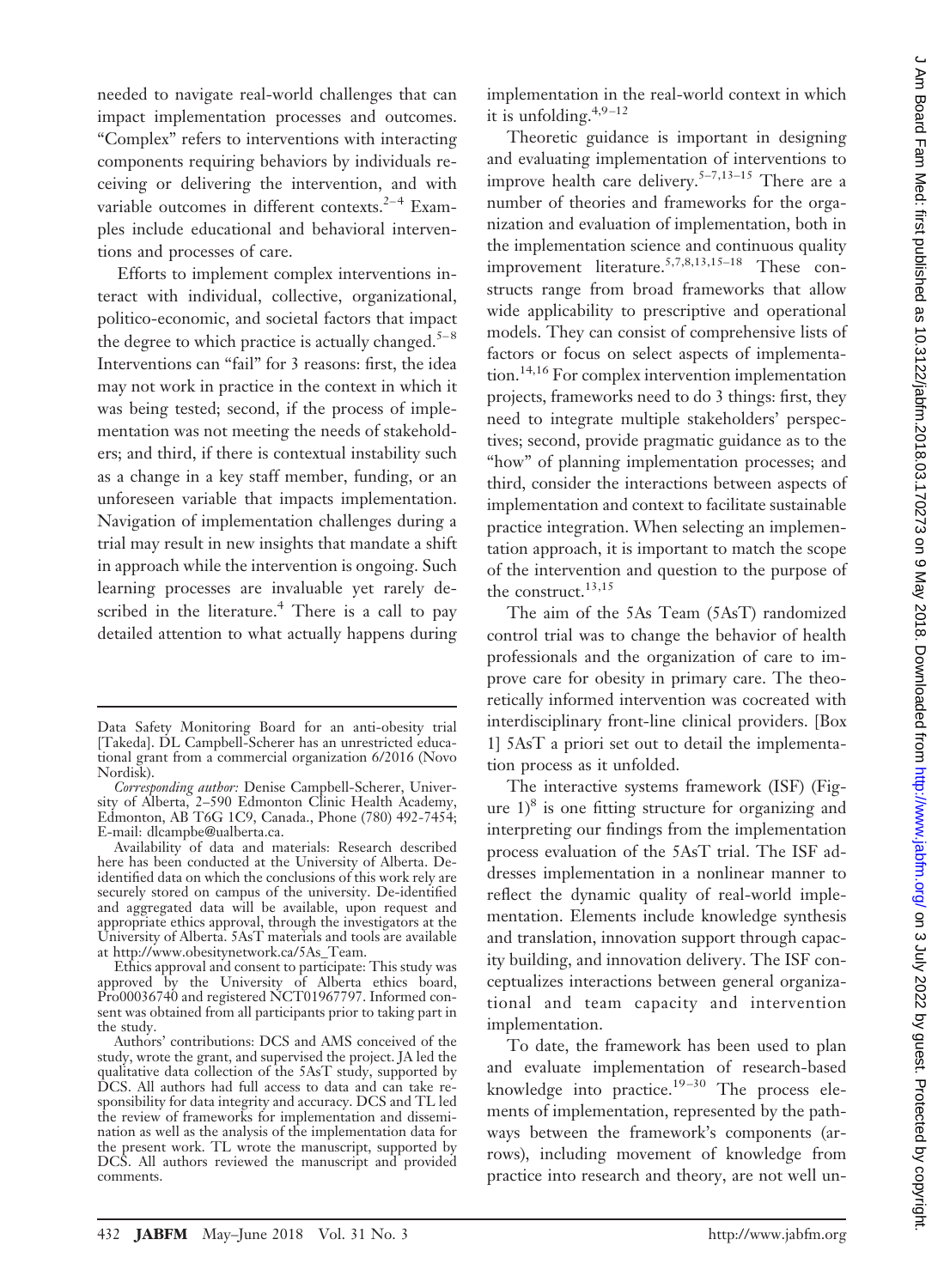**Figure 1. The Interactive systems framework for dissemination and implementation.8 Used with permission from Springer.**



derstood*.* In a review of the empirical evidence for the framework, the ISF authors call for research that can help understand these pathways.<sup>19</sup>

The objective of this article is to present findings of 5AsT that illuminate this gap in knowledge of implementation processes. Deeper understanding of the ISF and implementation processes from this empiric data provides pragmatic strategies to support sustainable primary care practice change*.*

#### *BOX 1: Illustrative example of a complex problem: Interdisciplinary primary care obesity management*

The "Implementation and evaluation of the 5As of Obesity Management™ in primary care study: the 5As Team study (5AsT)" was conceived in partnership with a large, urban Primary Care Network (PCN) as a response to the need to improve the use of evidence-informed obesity prevention and management knowledge in primary care practice. The PCN links community family practices and provides access to interdisciplinary team-based care to approximately 300,000 people in an urban centre in Canada. The study question, outcome measures, intervention design, and implementation were developed in partnership with the end users. Twenty-four clinic-based teams were randomized. Intervention team providers received a 6-month intervention cocreated with the PCN,

based on their self-assessed needs. The intervention included biweekly interactive lectures on topics identified by participants, followed by facilitated learning collaborative sessions where team members shared best practices, considered logistic and clinical challenges, and created individual practice improvement goals.31 If the need for a tool arose, a graphic designer was brought in to cocreate new or adapt existing tools with participants*.* 32,33 The study protocol, intervention design, qualitative and quantitative evaluation outcomes, created tools, and intervention materials are described elsewhere.<sup>31,32,34,35</sup> Ethics approval was given by the University of Alberta Health Research Ethics Board-Health Panel (Pro00036740). This trial was registered via Clinical Trials. Gov (NCT01967797).

## **Methods**

This article focuses on the findings of the thematic analysis of the qualitative data on implementation process gathered prospectively during the 5AsT trial.34 The 5AsT research team made an explicit effort to document the implementation process (Table 1) with the following goals: (1) to capture interactions with contextual factors to ensure alignment with the organization, (2) to continuously adjust implementation process to ensure it was meeting the needs of the stakeholders, (3) to use these insights to reflect on theoretical under-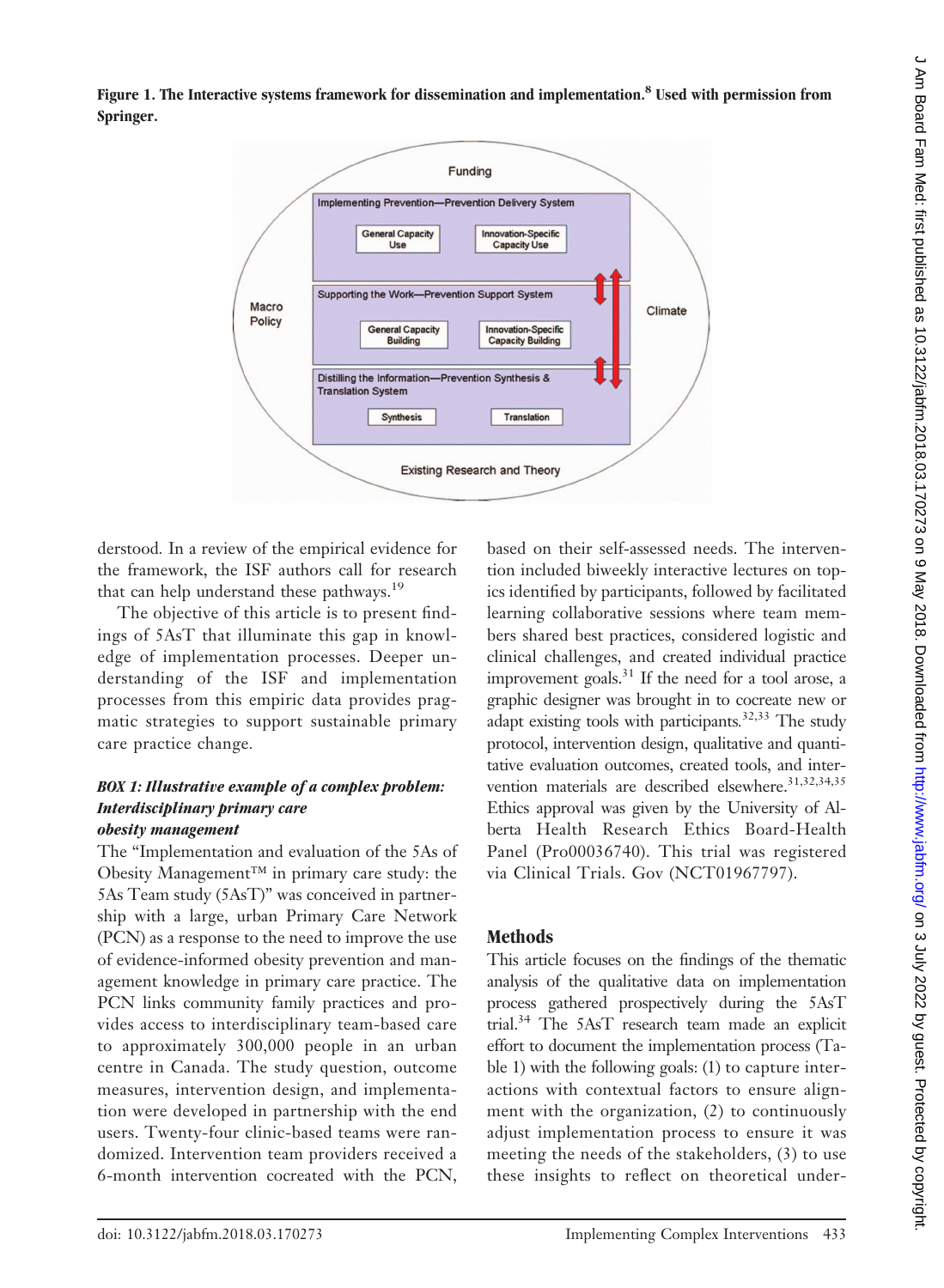|                                                 | Table 1. The 5As Team (5AsT) Implementation Strategies, Methods, and Actors Structured According to the |  |  |  |
|-------------------------------------------------|---------------------------------------------------------------------------------------------------------|--|--|--|
| <b>Interactive Process Framework (Figure 2)</b> |                                                                                                         |  |  |  |

| 5AsT Strategy                                                          | Methods                                                                                                                                                                                                                | Team Members and Actors                                                                                                      |  |
|------------------------------------------------------------------------|------------------------------------------------------------------------------------------------------------------------------------------------------------------------------------------------------------------------|------------------------------------------------------------------------------------------------------------------------------|--|
| Flexible Intervention with Fixed Core Elements and Adaptable Periphery |                                                                                                                                                                                                                        |                                                                                                                              |  |
| Needs assessment                                                       | Participants self-identified learning needs                                                                                                                                                                            | Research team and clinical champion                                                                                          |  |
| Expert speaker                                                         | Interdisciplinary experts addressed<br>learning gaps                                                                                                                                                                   | Research team arranged expert speakers                                                                                       |  |
|                                                                        | Up to date research and practice<br>implications                                                                                                                                                                       |                                                                                                                              |  |
| Learning collaboratives                                                | Sharing of experiences, ideas, discussing<br>needs, group activities, interactive<br>activities                                                                                                                        | Coordinated by clinical champion, facilitated<br>by clinical champion, and PCN clinician<br>trained in practice facilitation |  |
| Co-creation of tools                                                   | In response to identified needs search<br>for existing tools, creation of tools,<br>iterative with providers and graphic<br>designers                                                                                  | Facilitated research team and graphic<br>designer, and cocreated by participants                                             |  |
| Supporting learning resources                                          | Podcasts, tools online, and emailed one<br>week after session                                                                                                                                                          | Compiled by research team, topic experts,<br>with input from clinicians and participants                                     |  |
|                                                                        | Summaries of session materials emailed<br>after session                                                                                                                                                                |                                                                                                                              |  |
| Flexible Intervention Adaptation                                       | Change of session topics                                                                                                                                                                                               | Clinical champion and research team                                                                                          |  |
|                                                                        | Change of learning collaborative groups                                                                                                                                                                                |                                                                                                                              |  |
|                                                                        | Addition of team relationship-enhancing<br>activities                                                                                                                                                                  |                                                                                                                              |  |
| <b>Iterative Qualitative Evaluation</b>                                |                                                                                                                                                                                                                        |                                                                                                                              |  |
| Clinical champion and researchers                                      | Ongoing feedback between participants,<br>PCN management, and research<br>team. Clinical champion kept<br>logbook of encounters with<br>researchers and detailed record of all<br>project materials and communications | Clinical champion and research team                                                                                          |  |
| Qualitative evaluation                                                 | Guided field notes on intervention<br>sessions, interviews parallel to<br>ongoing intervention, evaluation<br>workshops [at 6 and 12 months]                                                                           | Researchers and clinical champion                                                                                            |  |
| <b>Collective Sense-Making</b>                                         |                                                                                                                                                                                                                        |                                                                                                                              |  |
| Learning collaboratives                                                | Sharing of experiences, ideas, discussing<br>needs                                                                                                                                                                     | Coordinated by clinical champion, facilitated<br>by clinical champion, and PCN clinician                                     |  |
|                                                                        | Group activities, interactive activities                                                                                                                                                                               | trained in practice facilitation                                                                                             |  |
| Team meetings                                                          | Troubleshooting emerging barriers                                                                                                                                                                                      | Research team, feedback from clinical<br>champion                                                                            |  |
| Goal setting in learning collaboratives                                | Making explicit the implications of<br>knowledge for practice and<br>practicable strategies for putting<br>them into action                                                                                            | Learning collaborative facilitators and<br>clinician participants                                                            |  |
| Engagement                                                             |                                                                                                                                                                                                                        |                                                                                                                              |  |
| Research partnership                                                   | PCN management as co-investigator,<br>collaborative grant writing and<br>intervention design, PCN in-kind<br>contributions [dedicated time of<br>clinical champion]                                                    | PCN administrative and senior clinical<br>leadership                                                                         |  |
| Practice facilitators                                                  | Clinical champion and anthropologist<br>from the research team keep logs of<br>their encounters and detailed record<br>of all project materials and<br>communications                                                  | 5AsT practice facilitators were the clinical<br>champion and research team<br>anthropologist                                 |  |
| Clinical champion                                                      | Research team meetings, logistics,<br>communication. Consulted on<br>interviews, tools, problem solving,<br>and review of codes and themes                                                                             | Clinical champion (a frontline PCN<br>dietician)                                                                             |  |

*Continued*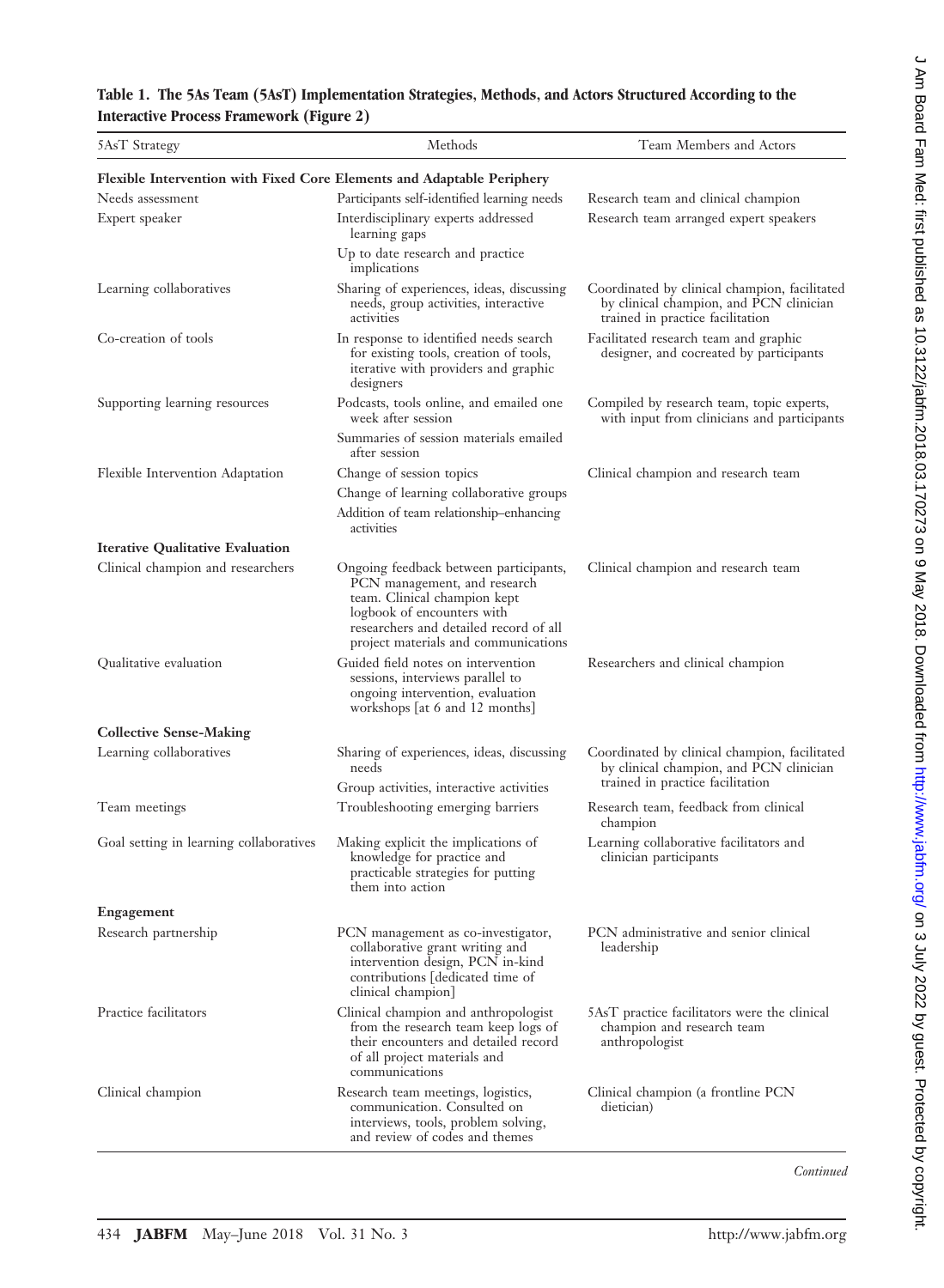#### **Table 1. Continued**

| 5AsT Strategy                             | Methods                                                                                                                                                               | Team Members and Actors                                                                       |
|-------------------------------------------|-----------------------------------------------------------------------------------------------------------------------------------------------------------------------|-----------------------------------------------------------------------------------------------|
| Team meetings                             | Implementation evaluation update,<br>interview and analysis update, peer<br>coding, troubleshooting emerging<br>barriers, reviewing results papers<br>[dissemination] | Research team, clinical champion, and PCN<br>administrative and senior clinical<br>leadership |
| Transparency                              | Open communication about<br>intervention intent, encouragement<br>of participant input                                                                                | Research team, clinical champion, and PCN<br>administrative and senior clinical<br>leadership |
| <b>Organizational Context</b>             |                                                                                                                                                                       |                                                                                               |
| Partnership                               | 5AsT as part of PCN business plan,<br>PCN in-kind contributions<br>[dedicated time of clinical champion]                                                              | Research team and PCN administrative and<br>senior clinical management                        |
| Clinical champion                         | Navigated logistics, recruitment,<br>arranged for spaces, time, food;<br>introduced team to organizational<br>culture                                                 | Clinical champion (a frontline PCN<br>dietician)                                              |
| <b>Research and Theory</b>                |                                                                                                                                                                       |                                                                                               |
| Knowledge synthesis and<br>transformation | Expertise on 5As of obesity<br>management and on obesity topics,<br>snowball sampling of existing tools,<br>and cocreation and publishing of new<br>and adapted tools | Research team, topic experts, participants,<br>graphic designer                               |
| Implementation framework/theory           | Selection of framework for project<br>design based on focus on context,<br>after project revision of lessons<br>learned, and refinement of theoretical<br>approach    | Research team                                                                                 |
| Policy and Funding                        |                                                                                                                                                                       |                                                                                               |
| PCN partnership                           | Using the PCN structure and<br>autonomy to partner in research                                                                                                        | PCN leadership                                                                                |
| Grant application                         | Leveraging grant funding with PCN<br>in-kind contributions                                                                                                            | Research team and PCN administrative and<br>clinical management                               |

PCN, Primary Care Network.

standings of complex interventions implementation, and (4) to allow identification of key components to implementation for consideration in other settings. Implementation strategies, methods, and actors are detailed in Table 1.

#### *Participants*

The research team included interdisciplinary researchers (family medicine, obesity experts, epidemiology, anthropology, public health), organization clinical and executive management, and a front-line dietician. The latter was a trusted staff member with special interest and experience in obesity management who took on the role of a clinical champion. The importance and efficacy of a clinical champion for facilitating implementation is well documented.7,31,34 This role includes advocating for the intervention within the organization, supporting clinicians, assisting the research team

with logistics, and providing data on implementation climate during the intervention.

The 29 participants from the 12 clinics randomized to the intervention included mental health care workers ( $n = 7$ ), registered dieticians ( $n = 7$ ), and registered nurses or nurse practitioners ( $n = 15$ ). One participant withdrew; their data were redacted.

## *Data Collection and Dynamic Evaluation: Intervention Adaptation Design*

Data sources included the following: (1) semistructured interviews ( $n = 28$ ) with consenting intervention participants, (2) field notes taken during intervention sessions, (3) log book of the clinical champion, and (4) documentation of all project materials, resources, and communications. Any information relevant to the implementation process was taken note of and analyzed as data. The clinical champion was vital for on-the-spot prob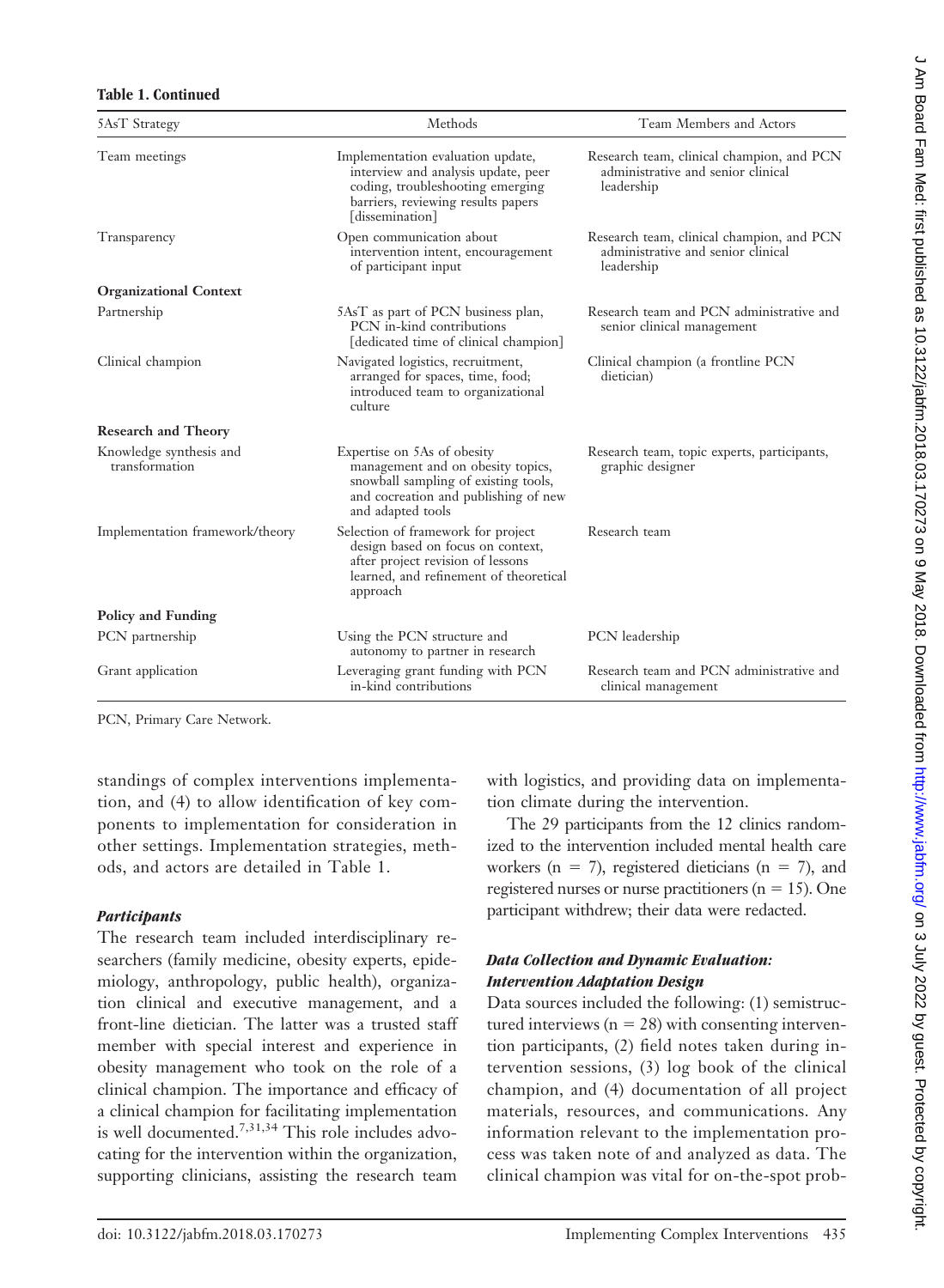**Figure 2. Interactive "process" framework for the implementation of complex interventions.**



lem solving, supported the partnership, and acted as a barometer for implementation climate. Active communication between the clinical champion and the research team allowed real-time evaluation of the intervention implementation and correction of the implementation process.

#### *Analysis*

Thematic analysis was conducted using the approach described previously.<sup>35</sup> Using NVIVO 10 software for data management, the material was inductively coded. Each code was then reviewed for recurrent patterns or subthemes, which were compared between codes to identify themes. All coding was cross-checked by research team members and a second independent PhD anthropologist. For the purpose of this article, codes pertaining to the pathways between the ISF components underwent a directed review for information relevant for our objective by a third PhD anthropologist. These include the following: (1) movement of knowledge into individual and team capacity building, (2) capacity building to practice integration, (3) interactions of implementation processes with context, and, (4) bidirectional movement between research and practice.

# **Results**

Three novel themes emerged from the 5AsT implementation process analysis that illuminate areas of interaction between the ISF implementation processes: (1) collective sense-making, (2) dynamic evaluation and implementation process adaption, and (3) consistent engagement with stakeholders. These process elements were crucial for implementation success (Figure 2).

In addition, 5AsT implementation findings that speak to the existing components of the ISF overlap with the 5AsT main outcomes, published elsewhere.<sup>35,36,37</sup> Most notably, we found ISF's consideration of general team capacity and its impact on an individual's capacity building extremely important.<sup>36,37</sup>

Our results illuminate the pathways between knowledge transformation, practice support, and practice delivery (Figure 2). They exemplify pragmatic strategies for achieving sustainable practice change. Because of the dynamic design of the implementation process, it is essential for this section to include both a description of the implementation strategies and findings of the 5AsT trial implementation process evaluation. Supporting data are presented in Table 2.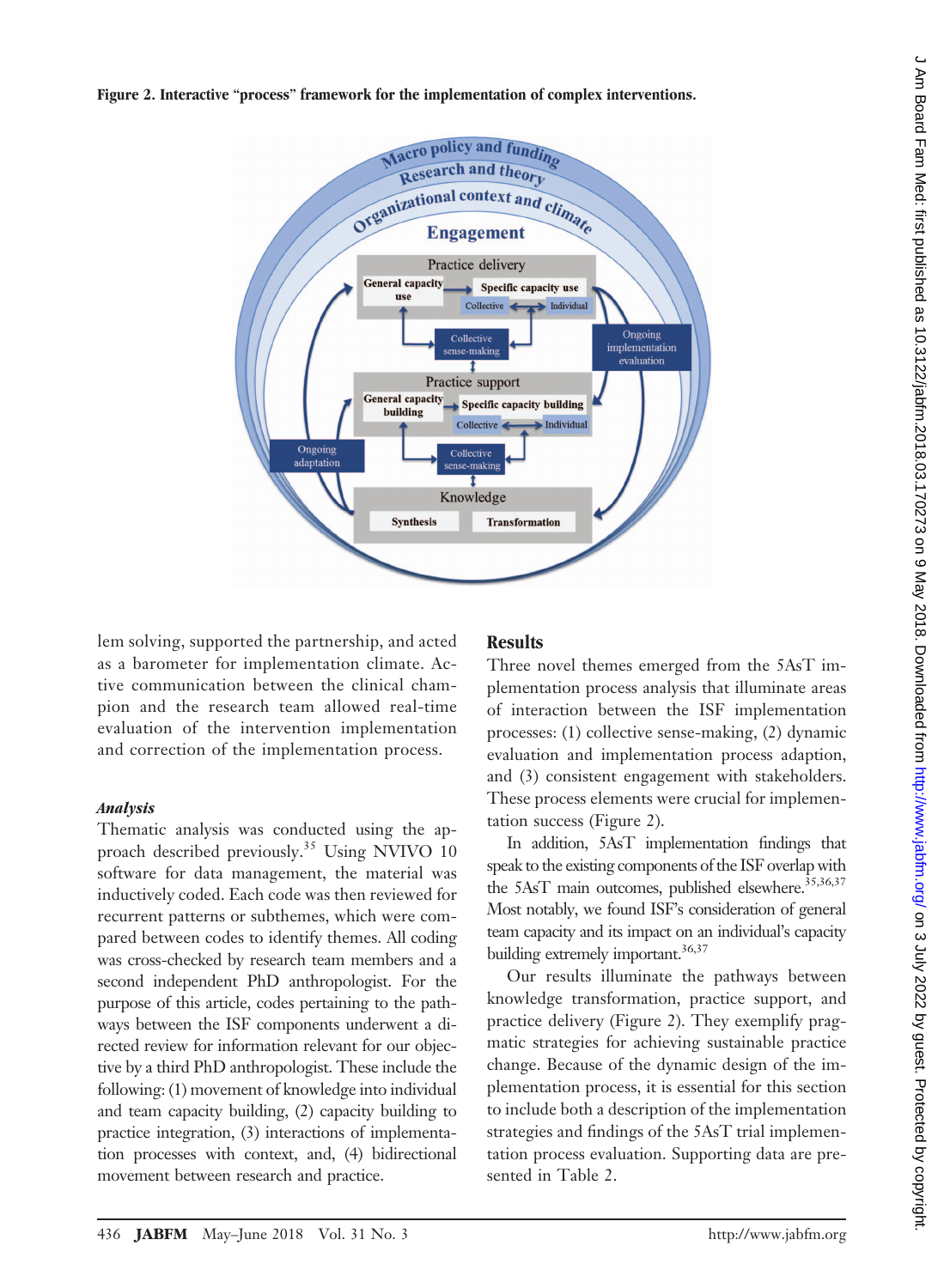## **Table 2. Supporting Data on 5As Team Implementation Process from Participant Interviews and Field Notes**

| Finding                                                            | Representative Quotes, Field Notes, and Examples                                                                                                                                                                                                                                                                                                                                                                                                                                                                                                                                               |  |
|--------------------------------------------------------------------|------------------------------------------------------------------------------------------------------------------------------------------------------------------------------------------------------------------------------------------------------------------------------------------------------------------------------------------------------------------------------------------------------------------------------------------------------------------------------------------------------------------------------------------------------------------------------------------------|--|
| <b>Knowledge</b> (synthesis and transformation)                    | A2: I really liked it. It was really just kind of asking us what we want to learn<br>and what we find we can use to help patients so it's really, I like that it's<br>focused on us and what we want to learn.                                                                                                                                                                                                                                                                                                                                                                                 |  |
|                                                                    | A11: I like that you guys ask us what our needs are and, and, and that kind of<br>helps bring in what, what's relevant to us                                                                                                                                                                                                                                                                                                                                                                                                                                                                   |  |
| <b>Practice support</b> (team and individual capacity<br>building) | C6: I was feeling positive about my knowledge and my beliefs in it but I wasn't<br>very good at sharing them to other people so there's been a little bit more of<br>that since I've done it, I can talk more comfortably and not be so afraid to<br>kind of challenge some of the physician's statements and opinions so that's<br>been helpful to feel a little bit more, more assertive I guess in that and have<br>something to back it up with so.                                                                                                                                        |  |
|                                                                    | A3: I was really excited. I'm going, actually the first morning back I went<br>around to all the doctors and gave them a copy of each of the, the tear offs<br>saying you know this is, you know this is finally actually on one piece of<br>paper, the approach we've been using with weight.                                                                                                                                                                                                                                                                                                 |  |
|                                                                    | A14: I will see someone and then or $X$ will see somebody, our dietician and say<br>you know what, you need to go see $X, \ldots,$ you know you're not ready to<br>deal with any of these, we have to deal with this first and so I think we've<br>really been more conscious and doing that more even since we were all<br>involved with this research so and we work together, you know will meet<br>with some patients together and come from two perspectives and then say you<br>know what, I think you need to see $X$ .                                                                 |  |
|                                                                    | Field notes from learning collaboratives:                                                                                                                                                                                                                                                                                                                                                                                                                                                                                                                                                      |  |
|                                                                    | • Laughter and joking were not uncommon and they increased as the<br>sessions went on. This is evidence of a friendly atmosphere.                                                                                                                                                                                                                                                                                                                                                                                                                                                              |  |
|                                                                    | • Likewise discussion around tools, particularly the physical activity<br>guidelines tool, which was critiqued quite a bit, is evidence of an open<br>and sharing atmosphere.                                                                                                                                                                                                                                                                                                                                                                                                                  |  |
| <b>Practice delivery</b>                                           | B4: Just collaborating at the end, having an open discussion, getting<br>perspectives from different health care professionals is always good too and<br>like even for today, we identified gaps in terms of the classes that we were<br>offering for nutrition so it brought to light something like change right that<br>can happen so it's good. I've, I've really enjoyed it.                                                                                                                                                                                                              |  |
|                                                                    | A11: It's really good. One thing that I have addressed is that in the waiting<br>room we don't have any bariatric chairs, which can be a little bit<br>uncomfortable so I have ordered those through the PCN for the clinic and for<br>my office as well.                                                                                                                                                                                                                                                                                                                                      |  |
|                                                                    | B2: Yeah, well the one clinic where the scale was in the front entrance, I<br>moved it to the back room into the clinic or in the office where I was and it<br>was fine so.                                                                                                                                                                                                                                                                                                                                                                                                                    |  |
|                                                                    | Interactional findings:                                                                                                                                                                                                                                                                                                                                                                                                                                                                                                                                                                        |  |
| Collective sense-making                                            | B2: Yeah I really like that. I like doing that because then you can learn<br>something, then you talk with everybody about certain things and then you<br>could try it in their clinic if you can so.                                                                                                                                                                                                                                                                                                                                                                                          |  |
|                                                                    | B6: I like the breakout sessions so we get a chance to talk about and how it<br>applies to our settings and to patients, I like that part of it.                                                                                                                                                                                                                                                                                                                                                                                                                                               |  |
|                                                                    | A5: I thought it was very good. I especially enjoyed today. I think it gives us<br>new ways to look at things and I think we need each other's ideas because lots<br>of times there's just one little thing that somebody else does that you never<br>thought of and if we, if we work in isolation, you know if we never have<br>meetings then and we always do the same thing with patients, we don't get<br>any new ideas and I think that's important in learning, you know trying<br>different things. Maybe it won't work but at least you've tried or, or it gives<br>you another idea. |  |
|                                                                    | Field notes from learning collaboratives:                                                                                                                                                                                                                                                                                                                                                                                                                                                                                                                                                      |  |
|                                                                    | • There are many examples of provider troubleshooting what they are<br>learning with the realities of its application in clinics. Example: how to<br>ask with very sensitive patients, or how to deal with weight bias when<br>the doctor is the problem?                                                                                                                                                                                                                                                                                                                                      |  |
|                                                                    | • There are examples of providers sharing ideas, little tricks, and often,<br>specific wording of issues or questions that work well for them with<br>patients.                                                                                                                                                                                                                                                                                                                                                                                                                                |  |

J Am Board Fam Med: first published as 10.3122/jabfm.2018.03.170273 on 9 May 2018. Downloaded from http://www.jabfm.org/ on 3 July 2022 by guest. Protected by copyright. d Am Board Fam Med: first published as 10.312.0218 on 3 July 2018. Downloaded from May Jon 9 May 2018. Downloaded from 2018. Board By copyright. Protect by copyright. Protect by copyright.

*Continued*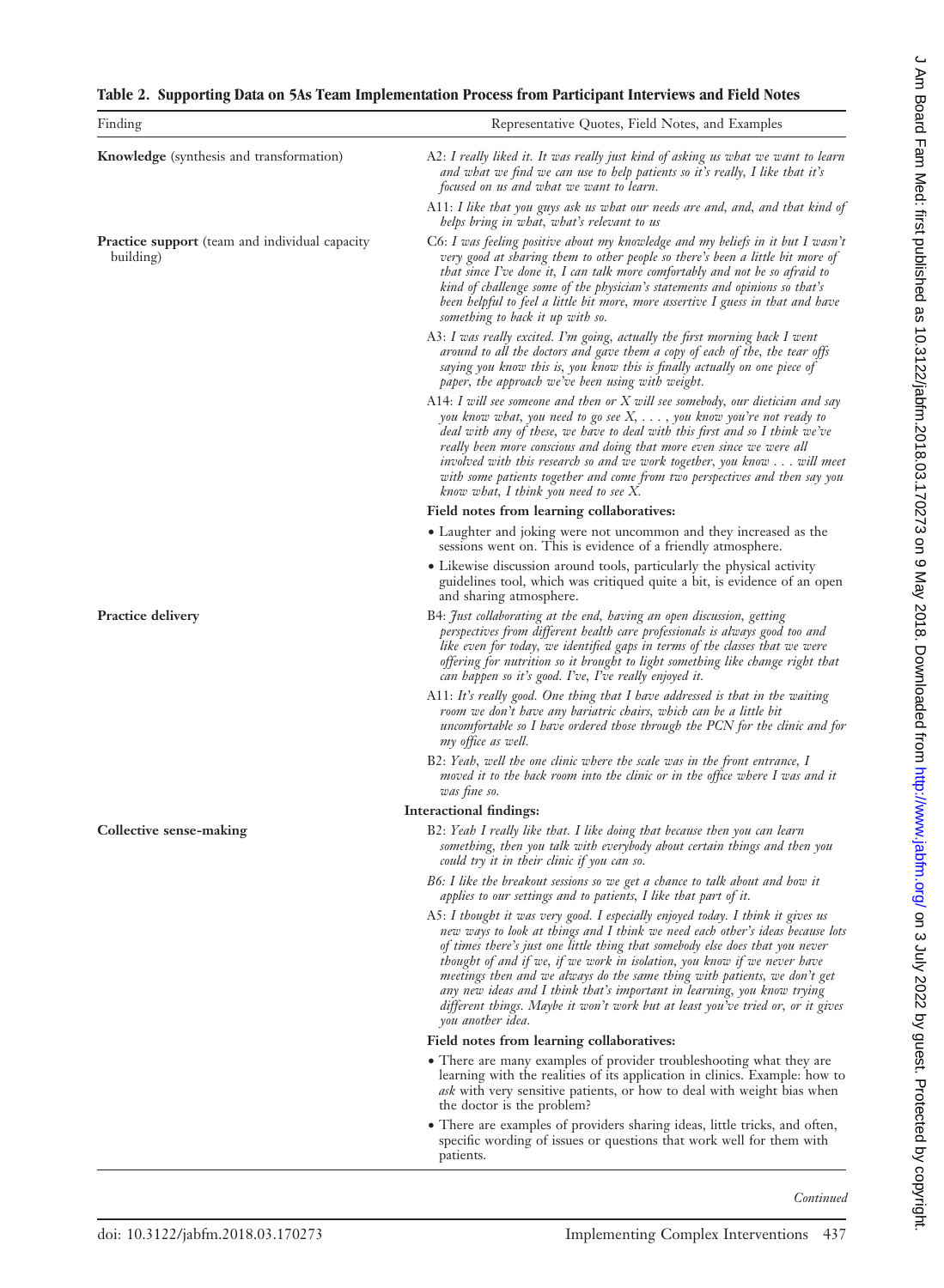| Finding                                    | Representative Quotes, Field Notes, and Examples                                                                                                                                                                                                                               |
|--------------------------------------------|--------------------------------------------------------------------------------------------------------------------------------------------------------------------------------------------------------------------------------------------------------------------------------|
|                                            | There was often rich discussion around topics wherein providers<br>clarified any misunderstandings and found a common understanding of<br>topics/facts/ideas that were brought up during the talk.                                                                             |
| Dynamic intervention and evaluation design | Example of feedback that led to project adjustment                                                                                                                                                                                                                             |
|                                            | A10: I think the facilitator should rotate or I don't think you're going, I think<br>the group altogether is too big so I think they should try to rematch the<br>groups a bit because there's certain, like the group I'm in is a very quiet<br>group                         |
|                                            | <b>Field notes</b>                                                                                                                                                                                                                                                             |
|                                            | Deliberate introductions between participants are necessary and should<br>be planned.                                                                                                                                                                                          |
|                                            | Deliberate planning and strong facilitation of learning collaboratives:<br>using quiet time before goal setting, trying different approach to<br>encourage responses.                                                                                                          |
|                                            | Print-outs of materials and providing binders work well.                                                                                                                                                                                                                       |
|                                            | Group activities and interactive methods (writing on charts, using sticky<br>dots) were well received and could be used more often.                                                                                                                                            |
| Engagement                                 | Examples                                                                                                                                                                                                                                                                       |
|                                            | Intervention focus and design was reached through collaboration with<br>the organization. Open communication was maintained by all<br>involved. Study length, focus, and intensity were agreed upon through<br>detailed discussion with the organization management and staff. |
|                                            |                                                                                                                                                                                                                                                                                |

 $A = Nurse$ 

 $B =$  Dietician  $C =$  Mental Health Consultant.

#### *Collective Sense-Making*

A key factor for implementation that drove success was a strategy to promote space and time for team relationships and communication. This was crucial to foster collective sense-making of new knowledge for application in the specific practice contexts. Sense-making happened at the individual and collective level and integrated the information with previous experience, clinic context, and existing practice approach. This integration occurred in formal and informal communicative spaces, including emails, notes, and hallway chats. Learning collaboratives, a part of the 5AsT implementation strategy, were successful in deliberatively creating a positive space for interdisciplinary team members to share experiences and negotiate a collective approach to weight management. These were facilitated by PCN staff to increase a sense of ownership in the participants in the process.

Participants reported that they appreciated the team-based discussions, which facilitated sharing experiences, troubleshooting challenges, and developing mutual understanding of the new approach. As a result, participants reported improved confidence for interdisciplinary collaborations, improved team relationships, and individual and collective self-efficacy. Team communication was a clear variable that affected practice change. A key learning for the organization moving forward was the need to foster effective team development.

## *Dynamic Evaluation and Implementation Process Evaluation*

Our data support the ISF in suggesting that knowledge transformation, capacity building, and delivering practice change do not unfold in a linear fashion. During the 5AsT implementation, the core messages of the intervention remained central and stable. The intervention process was dynamic. The team collaboratively sought solutions, adapted the intervention process in response to participant concerns, and negotiated the "how" of applying the new knowledge in individual practices.

After each intervention session, the research team discussed feedback from field notes, provider interviews, observations, and session summaries. If a need to change or add material was identified, the team adapted accordingly. Although the key content messages of the intervention were kept consistent, specific topics responded to provider needs in their particular context. Some challenges, such as repetition between speakers and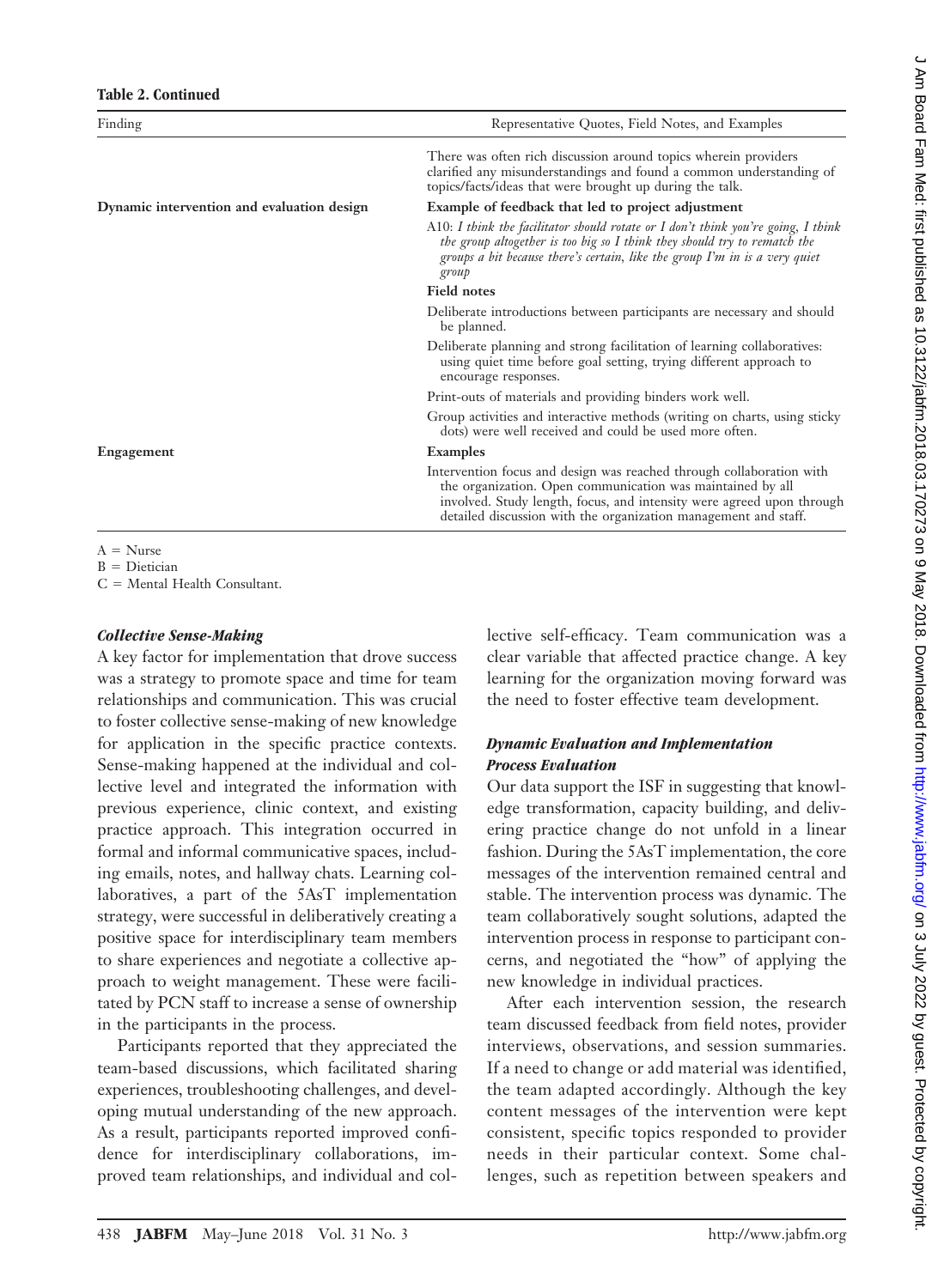topics that could not be covered or were oversimplified, arose and were mitigated.

The dynamic design and iterative evaluation of the implementation process allowed the research team to respond to emerging barriers and continuously ensure intervention appropriateness for participants. For example, during one intervention session, providers expressed their interest in learning about weight gain prevention. When a speaker cancelled a subsequent session, the team was able to arrange a new session on prevention to take its place. The team collaboratively identified and created new tools and resources when requested by participants. The mode of delivery was modified to include role-playing when participants expressed the need to do so. In another example, by chance at the outset of the intervention, the learning collaborative groups, which had 6 clinic teams each, were found to have more extroverted participants in one group. Participants identified this as a problem and opted as a group to rebalance the learning collaboratives to better facilitate lively discussions. As a result, we observed increased collegiality, sharing, and comfort between participants. Permitting such flexible implementation, while keeping the core principles consistent, allowed the intervention to be meaningful and applicable to the providers.

#### *Consistent Engagement with Stakeholders*

Transparent communication and partnership between the organization management, researchers, and the clinical champion supported all stages of formulation of the research question, intervention design, grant writing, implementation, and evaluation. 5AsT responded to the desire of a primary care organization to improve practice. This collaboration, grounded in both research and practice, was integral to the 5AsT knowledge synthesis and transformation activities.

Once funding was secured, the team designed the intervention to allow flexibility around the specific learning content and methods, with the intention to engage participants in adapting the intervention to meet their needs*.* <sup>31</sup> The research funding supported the intervention creation and evaluation, while existing clinical funding supported the intervention delivery, learning collaborative facilitation, and all clinical operations. The PCN management specified processes for working with the participants. The participants determined the content of the intervention, and the research

team facilitated the logistics of the creation and delivery of the program. With the help of the clinical champion, speakers were briefed about the organizational environment, so they could adjust their presentations and discuss relevant practice implications. As a result, the project was perceived as appropriately addressing organizational needs, as useful for providers' daily practice, and as resulting in practical changes that were sustainable once research funding ceased.

As a challenge, providers noted the difficulty to make time to participate. Building capacity and changing practice required work and commitment from individuals and teams. However, management and participants emphasized that they perceived the intervention as providing a solution for their own practice and, therefore, considered the time commitment worthwhile.

## *Discussion: Understanding the In-Between: The Interactive Process Framework for the Implementation of Complex Interventions*

The implementation of interventions to support practice change in primary care settings is key for continuous improvement. Empiric, prospective data from the 5AsT randomized control trial provide useful insights into pragmatic strategies to navigate real-world challenges that can impact implementation processes and outcomes. These strategies include collective sense-making achieved through creating opportunities to foster team communication and relationships, active monitoring of implementation processes to identify challenges, and creation of a shared vision through stakeholder engagement throughout the project. Key findings also emerged from exploring interactions of context with implementation activities, such as knowledge exchange, capacity building, and practice integration.

The ISF was further developed with our main findings, which illuminate the 3 areas of interaction between the ISF components. As a result, we propose the Interactive Process Framework for the implementation of complex interventions (Figure 2). This enhanced framework has the potential to be applied beyond its original focus on prevention projects and to inform the collaborative design and evaluation of a variety of complex interventions.

The original ISF speaks of "knowledge translation," a term that, while defined differently in different contexts, prioritizes scientific research find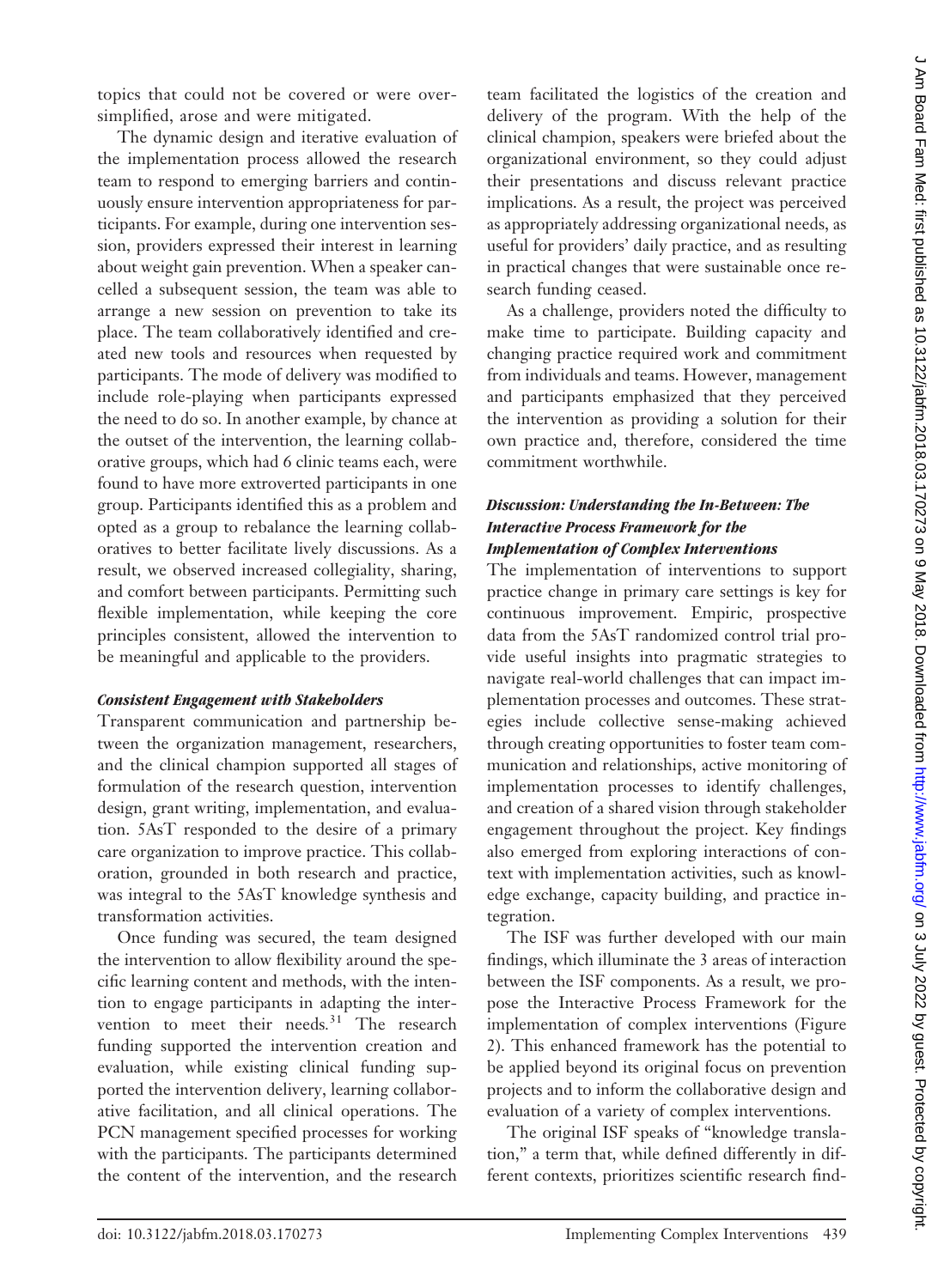ings as knowledge.38,39 Our findings support the notion that there is a complex social process of negotiating knowledge-in-context-in-practice by individuals and collectives that goes beyond collaborative knowledge exchange and mutual learning; thus, we follow Gabbay and Le  $May<sup>40</sup>$ and use the term "knowledge transformation." Knowledge transformation includes the integration, adaptation, and negotiation of research knowledge to best address the challenges of practice settings, as well as tacit knowledge from lived experience of practice to further develop research and theory. To avoid a static notion for the ISF components, stemming from the term "systems" (see Figure 1), we will use the following terms: (1) knowledge transformation, (2) practice support, and (3) practice delivery processes (see Figure 2).

## *Moving between Knowledge, Support, and Delivery Processes: Collective Sense-Making*

The importance of individual and collective sensemaking to integrate new knowledge into practice is supported by the literature. Processes of shaping and changing individual and team practice have been examined ethnographically in primary care settings by Gabbay and Le May<sup>40</sup>, who found that once new information is available to clinicians, "it is collective, social processes that are instrumental in processing and combining it into internalized knowledge-in-practice-in-context." Their research suggests that clinicians synthesize knowledge not only from research evidence or new guidelines but also from colleagues, opinion leaders, previous training, experiences with patients, and other tacit knowledge. What is negotiated in such collective and iterative processes are "collectively reinforced, internalized tacit guidelines" or, as coined by Gabbay and Le May<sup>40,41</sup>, "mindlines." Individual and collective mindlines mutually shape each other as team members share stories, debate challenges, or question new or existing guidelines. They develop communities of practice in which knowledge is nurtured, negotiated, and used as corrective against which individuals check and revisit their own mindlines.<sup>42</sup> It follows that the facilitation of team relationships and communication should constitute an important aspect of implementation efforts and a vital part of the intervention itself, especially where multiple clinic sites and interdisciplinary teams

complicate the development of communities of practice.

Another crucial aspect of collective sense-making is the associated redefinition of professional identities. $40$  During the 5AsT project, this was evident, as different health professionals became aware of the role they and their disciplinary perspective can play in weight management. This was also evident when team members initiated change in their clinic environment and weight management approach to be more inclusive and respectful of people with larger bodies.

The Normalization Process Theory (NPT) supports the relevance of our findings for sustained practice change. NPT is a midrange theory to explain and evaluate how complex interventions become routinized in their organizational context. According to NPT, 4 mechanisms are involved when individuals and teams work together to embed a new practice: coherence (or sense-making), cognitive participation (or commitment and relational work), collective action, and reflexive monitoring (or appraisal).<sup>2,43,44</sup> The 5AsT intervention implementation strategies, such as cocreation of the intervention, collective sense-making, developing communities of practice, and redefining professional identities in light of new knowledge, can be understood as examples of NPT mechanisms. Coherence, for example, involves recognizing the innovation as different from established practices and as having the potential to solve perceived challenges. The 5AsT project achieved such differentiation by designing the intervention based on needs that were identified by management and clinicians of the organization. Coherence also implies communal sense-making and internalization, which is evident in the 5AsT findings.

## *Moving along the Circle: Dynamic Evaluation and Intervention Implementation Adaptation*

Continuous evaluation from multiple data sources (Table 1) and space for flexible adaptation of the intervention allow for appropriate adjustments when barriers or contextual changes emerge.<sup>34</sup> Greenhalgh and colleagues<sup>5,45</sup> refer to this as "fuzzy boundaries" of an intervention that can be adapted to contextual needs, as opposed to the vital elements that are maintained as the "hard core" of the intervention. The authors underscore this need for flexibility and argue that the intervention has a greater chance of adoption if practitioners can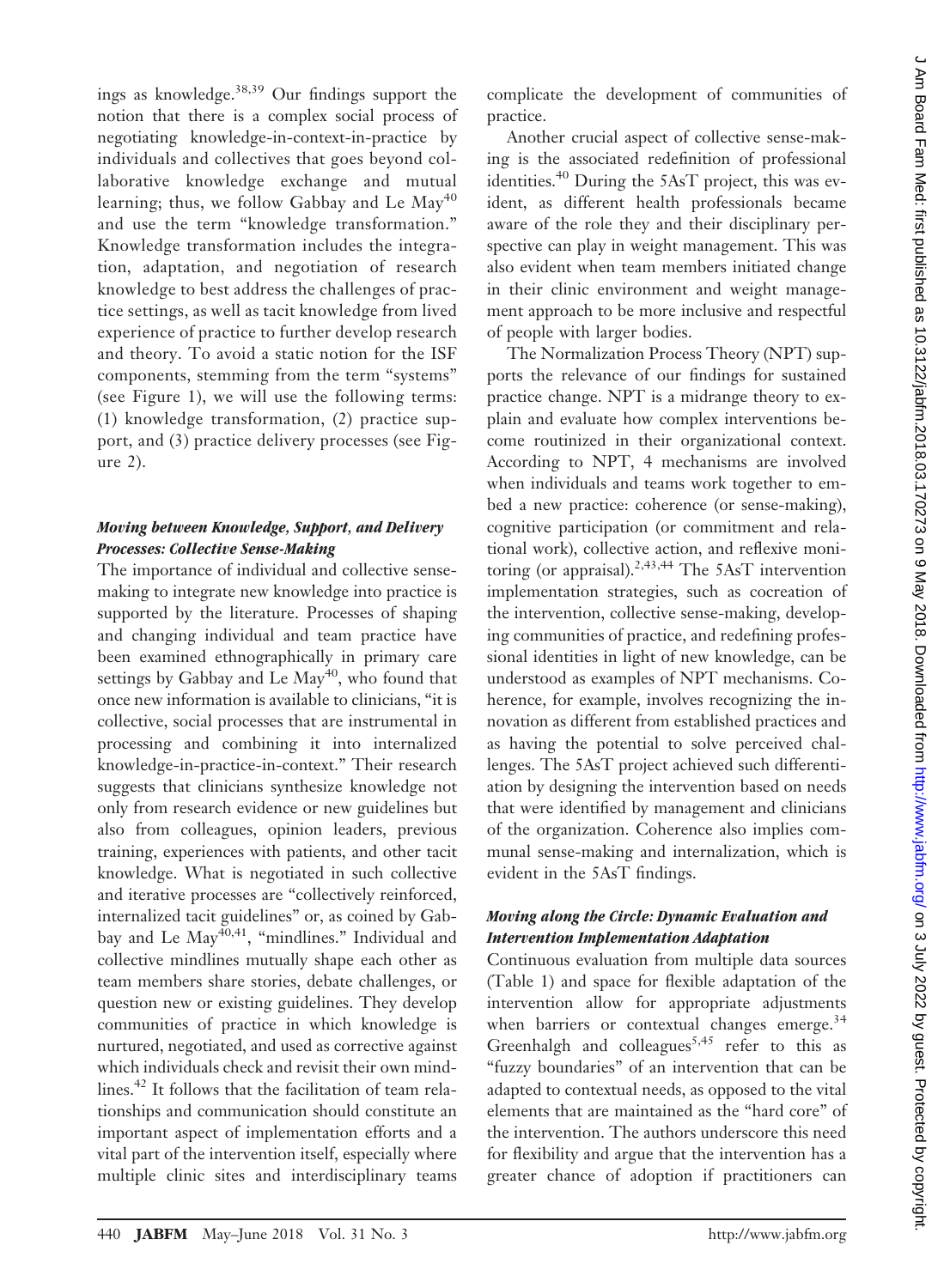adapt, refine, or modify the innovation according to their particular needs and circumstances. $5$  Despite the challenges that a flexible approach poses for a trial protocol,<sup>2,4</sup> we found that the impact of the intervention depends vitally on this dynamic design. Iterative evaluation in conjunction with an adaptable intervention provides pathways for evidence-based and practice knowledge to move between the intervention's activities, clinical practice, organizational context, and researchers. As Gabbay and Le May<sup>40</sup> argue, in the process of constructing individual and collective mindlines, clinicians continuously refine their approach based on challenging experiences, unexpected events, new information, or organizational changes. This collective evaluation links tacit knowledge and clinical experience with ongoing knowledge transformation activities and capacity building in a dynamic, cyclic process.

Given the interactive quality of how clinicians individually and collectively make sense of new knowledge and transform it into knowledge-inpractice-in-context, we argue that a flexible intervention and implementation design with consistent core features is vital for the embedding of new knowledge in practice. The adaptiveness and responsiveness of an innovation to the individuals' and teams' social processes of sense-making become vital attributes of the intervention.<sup>5,40,45</sup>

## *Connective Tissue: Continuous Engagement and Co-constructing Context*

Engagement throughout all stages of the 5AsT project served as connective tissue without which the pathways for moving knowledge, feedback, and contextual expertise would not have been effective. The inclusion of practitioners and management in the research team set the stage for an ongoing partnership. The clinical champion was vital in facilitating engagement with individuals and the team throughout the project.<sup>5,7</sup> Such a partnership approach addresses the issue of power relations that can impact providers' autonomy, agency, and sense-making with regards to new knowledge or a new practice.<sup>46-48</sup>

The 5AsT findings confirm that a collaborative assessment of capacity needs, both with the organization's management and staff, is crucial in selecting and preparing research knowledge for use in the clinical context. The knowledge synthesis and transformation that result from such collaboration

contribute to an intervention that makes sense to practitioners and is compatible with their clinical reality.5,40,43,45

Engagement and the dynamic intervention design were decisive in co-constructing a clinical environment that supported the intervention and practice change toward improved interdisciplinary weight management. We argue with Gabbay and Le  $May<sup>40</sup>$  that context cannot be considered separate from actors and actions because actors (providers, management, research team, funders, and policy makers) interact to construct clinical reality. As illustrated in the adapted Interactive Process Framework (Figure 2), engagement allows constructive cross-fertilization between implementation project and contextual elements (organizational context, research and theory, and policy and funding). From this perspective, this present work is situated at the intersection of implementation processes and research and theory. Our findings contribute to the refinement of theoretic approaches to designing and evaluating intervention implementation and offer practical strategies to support sustainable and context-appropriate implementation of complex interventions.

## *Strengths and Limitations*

The strength of our argument lies in its empiric foundation and detailed documentation of the implementation process of a complex intervention in a real world practice setting. Furthermore, the proposed framework offers 3 pragmatic strategies that researchers and practitioners can use to facilitate implementation success. Although a limitation of our study is that the qualitative approach does not allow for generalization, these strategies are well supported by theoretic literature and may be adaptive to different contexts and wider application.

# **Conclusion**

Understanding the processes of implementation and uptake of complex interventions is crucial for explaining how evidence-based research knowledge and contextual, experiential knowledge of clinicians work together to improve health care. When lessons learned from such processes are used to inform theoretic approaches, we can be better prepared to plan, design, and evaluate the implementation of complex interventions. We have used our findings to propose the Interactive Process Frame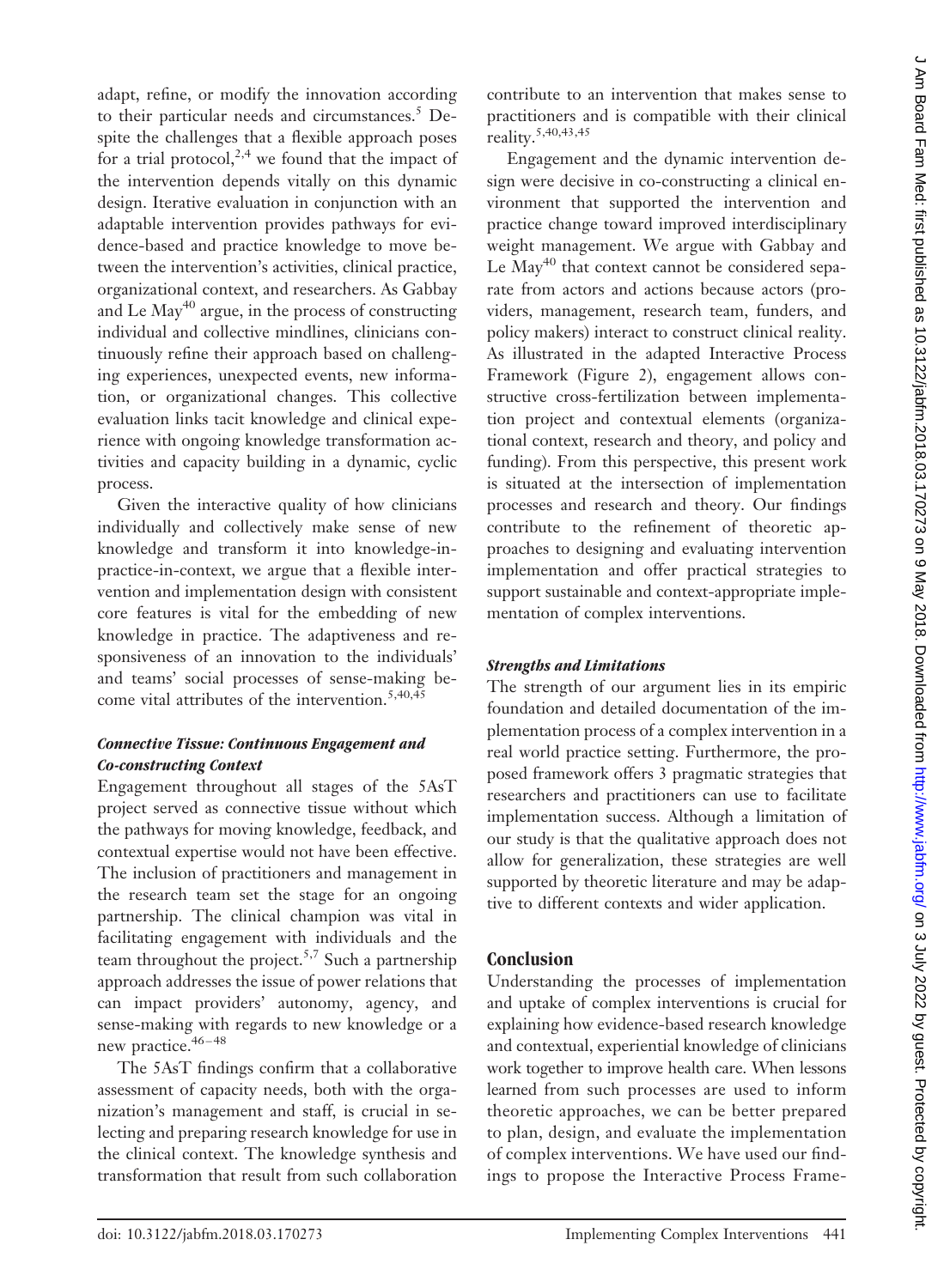work, which provides pragmatic strategies for sustainable implementation of complex interventions in a variety of contexts.

Our empiric data and theory-based concepts link implementation processes, context, and outcomes. We found that adaptiveness and responsiveness of the innovation to the individuals' and teams' social process of sense-making become vital attributes of the intervention and key to achieving effective implementation and change. This is supported by creating space and time for fostering team relationships and communication to support shared sensemaking. Dynamic evaluation and implementation process adaption are foundational to navigating real-world challenges. Consistent engagement with stakeholders is key to ensure context appropriateness, alignment of priorities, and integration of research and tacit knowledge in practice.

The authors thank the 5As research team (R. Anderson, S. Fielding, AM Osunlana, AA. Ogunleye, JA Johnson, A. Cave, D. Manca, C. Rueda-Clausen, and M. Heatherington) and the Edmonton Southside Clinical Network for their support on the overall 5AsT Program on which this work is based. We would also like to thank G. Noel and J. Frascara for their design feedback of the framework graphic and Dr Milton Eder for his thoughtful feedback.

*To see this article online, please go to: [http://jabfm.org/content/](http://jabfm.org/content/31/3/431.full) [31/3/431.full.](http://jabfm.org/content/31/3/431.full)*

#### **References**

- 1. Bhasker R. A realist theory of science. 2nd ed. Harvester/Humanities: Sussex and New Jersey; 1978.
- 2. May CR, Johnson M, Finch T. Implementation, context and complexity. Implement Sci 2016;11: 1–12.
- 3. Petticrew M. When are complex interventions "complex"? When are simple interventions "simple"? Eur J Public Health 2011;21:397– 8.
- 4. Campbell-Scherer D, Saitz R. Improving reporting and utility of evaluations of complex interventions. Evid Based Med 2015, Nov 25;ebmed-2015-110342.
- 5. Greenhalgh T, Robert G, Macfarlane F, Bate P, Kyriakidou O. Diffusion of innovations in service organizations: Systematic review and recommendations. Milbank Q 2004;82:581-629.
- 6. Murray E, Treweek S, Pope, et al. Normalisation process theory: A framework for developing, evaluating and implementing complex interventions. BMC Med. 2010;8:63–73.
- 7. Helfrich C, Weiner B, McKinney M, Minasian L. Determinants of implementation effectiveness: Adapting a framework for complex innovations. Med Care Res Rev 2007;64:279 –303.
- 8. Wandersman A, Duffy J, Flaspohler P, et al. Bridging the gap between prevention research and practice: The interactive systems framework for dissemination and implementation. Am J Community Psychol. 2008;41(3-4):171-81.
- 9. Glasziou P, Meats E, Heneghan C, Shepperd S. What is missing from descriptions of treatment in trials and reviews? BMJ. 2008;336:1472.
- 10. Abell B, Glasziou P, Hoffmann T. Reporting and replicating trials of exercise-based cardiac rehabilitation: do we know what the researchers actually did? Circ Cardiovasc Qual Outcomes 2015;8:187– 94.
- 11. Dal-Ré R, Bracken MB, Ioannidis JPA. Call to improve transparency of trials of non-regulated interventions. BMJ 2015;350:h1323.
- 12. Pawson R, Greenhalgh T, Harvey G, Walshe K. Realist review–a new method of systematic review designed for complex policy interventions. J Health Serv Res Policy 2005:10(Suppl 1):21–34.
- 13. Nilsen P. Making sense of implementation theories, models and frameworks. Implement Sci 2015;10:53.
- 14. Harvey G, Fitzgerald L, Fielden S, et al. The NIHR collaboration for leadership in applied health research and care (CLAHRC) for greater manchester: combining empirical, theoretical and experiential evidence to design and evaluate a large-scale implementation strategy. Implement Sci 2011;6:96.
- 15. Tabak RG, Khoong EC, Chambers DA, Brownson RC. Bridging research and practice. Am J Prev Med 2012;43:337–50.
- 16. Meyers DC, Durlak JA, Wandersman A. The quality implementation framework: A synthesis of critical steps in the implementation process. Am J Community Psychol. 2012;50(3– 4):462– 80.
- 17. Kaplan HC, Brady PW, Dritz MC, et al. The influence of context on quality improvement success in health care: A systematic review of the literature. Milbank Q 2010;88:500 –59.
- 18. Ferlie EB, Shortell SM. Improving the quality of health care in the United Kingdom and the United States: A framework for change. Milbank Q 2001;79: 281–315.
- 19. Flaspohler P, Lesesne CA, Puddy RW, Smith E, Wandersman A. Advances in bridging research and practice: Introduction to the second special issue on the interactive system framework for dissemination and implementation. Am J Community Psychol. 2012;50(3– 4):271– 81.
- 20. Brodowski Ml, Counts JM, Gillam RJ, et al. Translating evidence-based policy to practice: A multilevel partnership using the interactive systems framework. Fam Soc J Contemp Soc Serv 2013;94:141–9.
- 21. Chambers D. The interactive systems framework for dissemination and implementation: Enhancing the opportunity for implementation science. Am J Community Psychol 2012;50(3-4):282-4.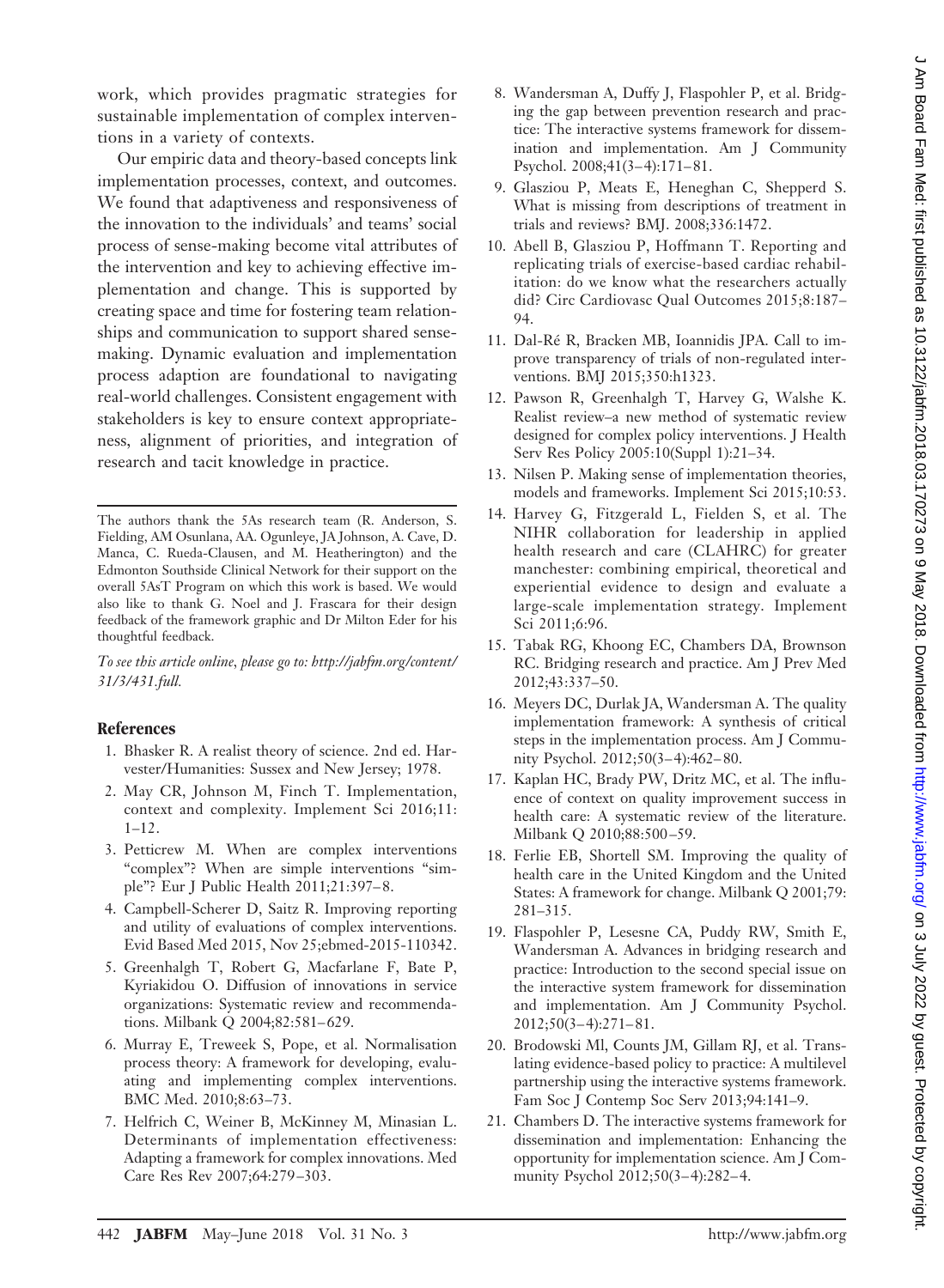- 22. Collins C, Edwards A, Jones P, Kay L, Cox P, Puddy R. A comparison of the interactive systems framework (ISF) for dissemination and implementation and the CDC division of HIV/AIDS prevention's research-to-practice model for behavioral interventions. Am J Community Psychol. 2012;50(3– 4):518 –29.
- 23. Florin P, Friend K, Buka S, Egan C, Barovier L, Amodei B. The interactive systems framework applied to the strategic prevention framework: The Rhode Island experience. Am J Community Psychol. 2012;50(3– 4):402–14.
- 24. Gregory H, Van Orden O, Jordan L, et al. New directions in capacity building: Incorporating cultural competence into the interactive systems framework. Am J Community Psychol. 2012;50(3– 4):321–33.
- 25. Halgunseth L, Carmack C, Childs S, Caldwell L, Craig A, Smith E. Using the interactive systems framework in understanding the relation between general program capacity and implementation in afterschool settings. Am J Community Psychol. 2012;  $50(3-4):311-20.$
- 26. Lane R, Berkowitz J, Sullivan S, et al. Applying the interactive systems framework to the dissemination and adoption of national and state recommendations for hypertension. Am J Community Psychol. 2012;  $50(3-4):541-52.$
- 27. Noonan R, Wilson K, Mercer S. Navigating the road ahead: Public health challenges and the interactive systems framework for dissemination and implementation. Am J Community Psychol. 2012;  $50(3-4):572-80.$
- 28. Rapkin B, Weiss E, Lounsbury D, et al. Using the interactive systems framework to support a quality improvement approach to dissemination of evidence-based strategies to promote early detection of breast cancer: Planning a comprehensive dynamic trial. Am J Community Psychol. 2012;50(3– 4):497– 517.
- 29. Ray M, Wilson M, Wandersman A, Meyers D, Katz J. Using a training-of-trainers approach and proactive technical assistance to bring evidence based programs to scale: An operationalization of the interactive systems framework's support system. Am J Community Psychol. 2012;50(3– 4):415–27.
- 30. Smythe-Leistico K, Young C, Mulvey L, et al. Blending theory with practice: Implementing kindergarten transition using the interactive systems framework. Am J Community Psychol. 2012;50(3–  $4):357-69.$
- 31. Ogunleye A, Osunlana A, Asselin J, Cave A, Sharma AM, Campbell-Scherer DL. The 5As team intervention: bridging the knowledge gap in obesity management among primary care practitioners. BMC Res Notes [Internet]. 2015 Dec [cited 2016 Jan 21];8(1). Available from: [http://](http://www.biomedcentral.com/1756-0500/8/810) [www.biomedcentral.com/1756-0500/8/810.](http://www.biomedcentral.com/1756-0500/8/810)
- 32. Osunlana AM, Asselin J, Anderson R, et al. 5As Team obesity intervention in primary care: development and evaluation of shared decision-making weight management tools. Clin Obes. 2015;(4): 219.
- 33. The 5As Team Project [Internet]. [cited 2016 Apr 2]. Available from: [http://www.obesitynetwork.ca/5As\\_](http://www.obesitynetwork.ca/5As_Team) [Team.](http://www.obesitynetwork.ca/5As_Team)
- 34. Campbell-Scherer DL, Asselin J, Osunlana AM, et al. Implementation and evaluation of the 5As framework of obesity management in primary care: design of the 5As Team (5AsT) randomized control trial. Implement Sci. 2014;9:78.
- 35. Asselin J, Osunlana AM, Ogunleye AA, Sharma AM, Campbell-Scherer D. Missing an opportunity: the embedded nature of weight management in primary care. Clin Obes. 2015 Aug 25;5:325–32.
- 36. Asselin J, Osunlana A, Ogunleye A, Sharma A, Campbell-Scherer D. Challenges in interdisciplinary weight management in primary care: lessons learned from the 5As Team study. Clin Obes. 2016;6:124 –32.
- 37. Asselin J, Salami E, Osunlana AM, et al. Impact of the 5As Team study on clinical practice in primary care obesity management: a qualitative study. CMAJ Open. 2017 Apr 26;5(2):E322–9.
- 38. Graham ID, Logan J, Harrison MB, et al. Lost in knowledge translation: Time for a map? J Contin Educ Health Prof 2006;26:13–24.
- 39. Brauer P, Connor Gorber S, Shaw E, et al. Recommendations for prevention of weight gain and use of behavioural and pharmacologic interventions to manage overweight and obesity in adults in primary care. CMAJ 2015;187:184 –95.
- 40. Gabbay J, Le May A. Practice-based evidence for healthcare: Clinical mindlines. Abingdon, Oxon, UK: Routledge, 2011.
- 41. Wieringa S, Greenhalgh T. 10 years of mindlines: A systematic review and commentary. Implement Sci 2015;10:45.
- 42. Wenger E. Communities of practice: Learning, meaning, and identity. Cambridge, UK: Cambridge University Press; 1998.
- 43. May C, Finch T. Implementing, embedding, and integrating practices: An outline of normalization process theory. Sociology 2009;43:535–54.
- 44. Lloyd A, Joseph-Williams N, Edwards A, Rix A, Elwyn G. Patchy "coherence": Using normalization process theory to evaluate a multi-faceted shared decision making implementation program (MAGIC). Implement Sci 2013;8:102.
- 45. Denis J-L, Hébert Y, Langley A, Lozeau D, Trottier L-H. Explaining diffusion patterns for complex